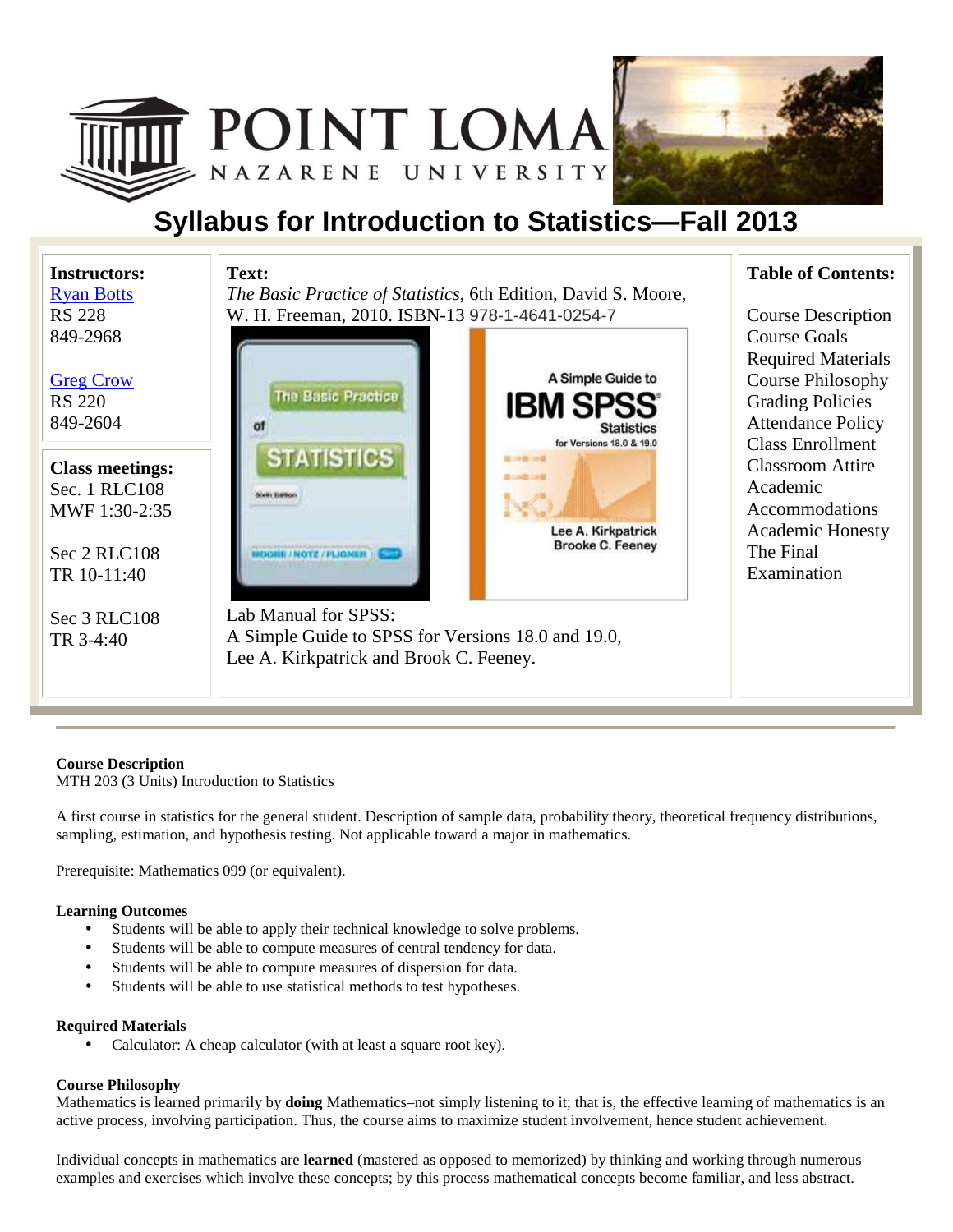The instructor is responsible for overall planning, for directing instructional activities, and for evaluation of student achievement.

You are ultimately responsible for your own achievement. For example, you are responsible for meeting all scheduled activities of the course, such as class meetings, problem assignments, exams, and the final examination; you are also responsible for regular work outside of class in preparation for class lectures and discussions.

There is an option that with the written consent of the instructor, given within the first four weeks of the semester, a student may be graded using tests only. This option will remove reports and exercises from the above distribution and prorate the rest of the tests to 1000 points.

| <b>Grading Policies</b>             |               |  |  |  |
|-------------------------------------|---------------|--|--|--|
| <b>Grading Distribution</b>         | <b>Points</b> |  |  |  |
| Two Examinations at 200 points each | 400           |  |  |  |
| <b>Laboratory Test</b>              | 150           |  |  |  |
| Final Exam                          | 250           |  |  |  |
| Homework (text exercises)           | 150           |  |  |  |
| Laboratory (reports)                | 50            |  |  |  |
| Total                               | 1000          |  |  |  |

#### **Grading scale**

Grades are based on the number of points accumulated throughout the course with the following exception. A student must pass at least one of Exam 1, Exam 2, or the Final Exam in order to pass the class. That is, a score of 60% must be achieved on one of the Exams, or else the final grade will be an F regardless of other point totals. Approximate minimal percentages required to obtain a given grade are:

| <b>Grading Scale in percentages</b> |            |                                                                                    |                                 |                             |
|-------------------------------------|------------|------------------------------------------------------------------------------------|---------------------------------|-----------------------------|
|                                     |            | (87.5, 90)                                                                         | $\  (77.5, 80) \  (67.5, 70)$   |                             |
|                                     |            | $\vert$ [92.5, 100] $\vert$ [82.5, 87.5] $\vert$ [72.5, 77.5] $\vert$ [62.5, 67.5] |                                 |                             |
|                                     | [90, 92.5) | $\  [ 80, 82.5)$                                                                   | $\left  70, 72.5 \right\rangle$ | $\left  \right $ [60, 62.5) |

#### **Grade components**.

The grade components are homework (text exercises), tests (class and laboratory), and the final examination.

- Late work. A written assignment or computer assignment is late if it is not received at the beginning of class on the due date. Late work need not be accepted. Work accepted late may be assessed a penalty. Make-up tests will only be given by arrangement with the instructor for reasons of documented emergency.
- **Accuracy of solutions**. Written assignments and examination questions and problems must be formulated carefully in terms of words and symbols used in the course. Credit is determined by the degree to which answers and solutions respond to the specific question or problem stated. Maximize your credit by learning the language and symbols of the course.
- **Written Assignments**. Collected assignments must be prepared in a style suitable for grading. The following guidelines are used to determine credit:
	- o the organization must be easy to follow
	- o the work must be legible
	- o complete solutions must be written for problems (not just answers); answers must be clearly marked
	- o use complete sentences to answer questions
- **Electronic Assignments**. Assignments sent in as attachments must be prepared in a style suitable for grading. The following guidelines are used to determine credit:
	- o the organization must be easy to follow
	- o the formatting must enhance the organization
	- o complete solutions must be written for problems (not just answers); answers must be clearly indicated
	- o use complete sentences to answer questions
- **Examinations and the Final Examination**. Examinations and the Final Examination will include problems and questions over material assigned in the text, readings and handouts, as well as material presented in class.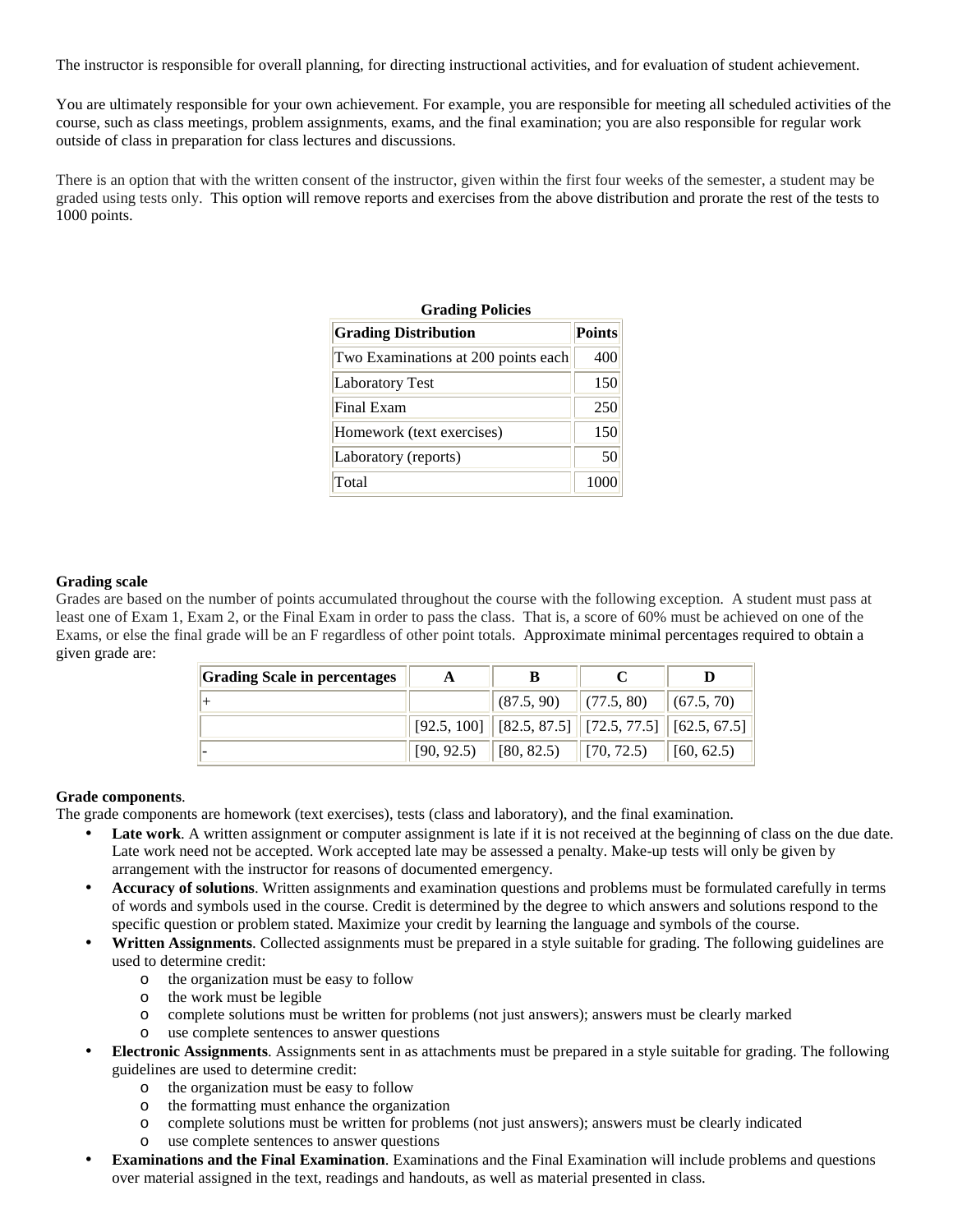No examination shall be missed without prior consent or a well documented emergency beyond your control. A score of zero will be assigned for an examination that is missed without prior consent or a well documented emergency beyond your control.

The examination schedule is included in the daily schedule. This instructor does not intend to accept excuses such as poor communication with parents, benefactors, surf team sponsors and/or travel agents.

#### **Attendance Policy**

After you miss the equivalent of 10% of the classes and labs, you will be warned of impending de-enrollment. If you miss the equivalent of 20% of the classes, you may be de-enrolled or given a course grade of "F" for the semester. Tardiness may result in being marked absent.

Attendance is expected at each class section. In the event of an absence you are responsible for the material covered in class and the assignments given that day. See the Point Loma Nazarene University Catalog for a statement of the university's policy with respect to attendance:

Regular and punctual attendance at all classes in which a student is registered is considered essential to optimum academic achievement. Therefore, regular attendance and participation in each course are minimal requirements to be met. There are no allowed or excused absences except when absences are necessitated by certain university-sponsored activities and are approved in writing by the Provost. Whenever the number of accumulated absences in a class, for any cause, exceeds ten percent of the total number of class meetings, the faculty member has the option of filing a written report to the Vice Provost for Academic Administration which may result in de-enrollment, pending any resolution of the excessive absences between the faculty member and the student. … If the date of de-enrollment is past the last date to withdraw from a class, the student will be assigned a grade of W or WF (no grade). There are no refunds for courses where a de-enrollment was processed. (See the Catalog for full text)

#### **Class Enrollment**

It is the student's responsibility to maintain his/her class schedule. Should the need arise to drop this course (personal emergencies, poor performance, etc.), the student has the responsibility to follow through (provided the drop date meets the stated calendar deadline established by the university), not the instructor. Simply ceasing to attend this course or failing to follow through to arrange for a change of registration (drop/add) may easily result in a grade of F on the official transcript.

#### **Classroom Attire**

All students are expected to dress in ways that make the classroom a place where all students are comfortable and can work efficiently. Distracting attire is not permitted in the classroom. For example, attire associated with the "rush" activities of fraternities and sororities simply causes too many distractions in the classroom. If you choose to "rush" one of the fraternities or sororities, please make sure the "rush" officials know that "rush" attire will not be allowed in this classroom.

#### **Academic Accommodations**

While all students are expected to meet the minimum standards for completion of this course as established by the instructor, students with disabilities may require academic accommodations. At Point Loma Nazarene University, students requesting academic accommodations must file documentation during the first two weeks of the semester with the Disability Resource Center (DRC), located in the Bond Academic Center. Once the student files the documentation, the Disability Resource Center will contact the student's instructors and provide written recommendations for reasonable and appropriate accommodations to meet the individual needs of the student. This policy assists the University in its commitment to full compliance with Section 504 of the Rehabilitation Act of 1973, and the Americans with Disabilities Act of 1990 (ADA), and ADA amendments Act of 2008, all of which prohibit discrimination against students with disabilities and guarantees all qualified students equal access to and benefits of PLNU programs and activities.

Students in need of academic accommodations as defined by the laws listed above, must discuss options with the professor within the first two weeks of class, and must complete the documentation process with the DRC within the first four weeks of class.

#### **Academic Honesty**

The Point Loma Nazarene University community holds the highest standards of honesty and integrity in all aspects of university life. Academic honesty and integrity are strong values among faculty and students alike. Any violation of the university's commitment is a serious affront to the very nature of Point Loma's mission and purpose.

Academic dishonesty is the act of presenting information, ideas, and/or concepts as one's own when in reality they are the results of another person's creativity and effort. Such acts include plagiarism, copying of class assignments, and copying or other fraudulent behavior on examinations. For more details on PLNU's policy go to: http://www.pointloma.edu/experience/academics/catalogs/undergraduate-catalog/point-loma-education/academic-policies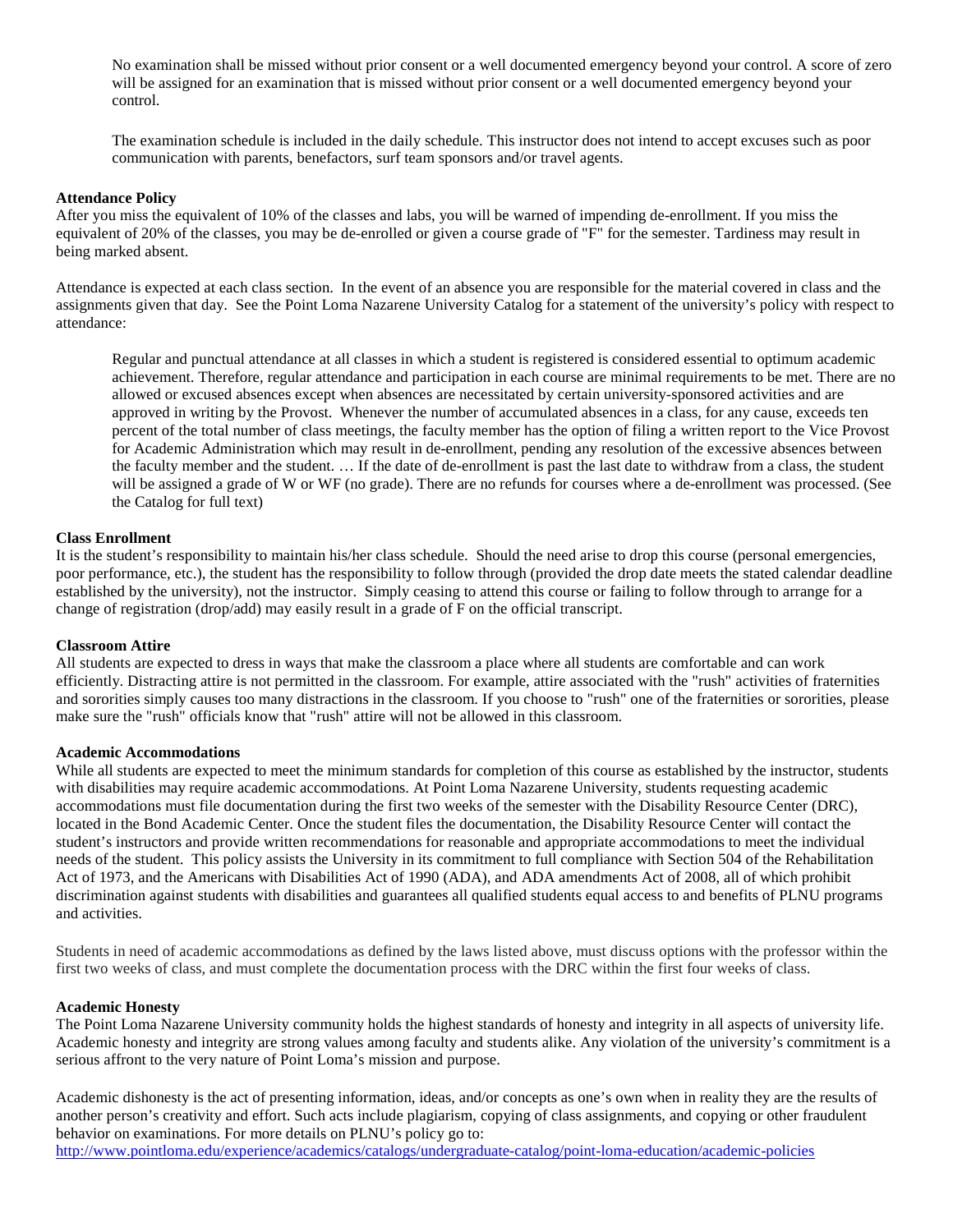A student who is caught cheating on any item of work will receive a zero on that item and may receive an "F" for the semester. See the PLNU Catalog for a further explanation of the PLNU procedures for academic dishonesty.

### **Final Exam: Date and Time**

The final exam date and time is set by the university at the beginning of the semester and may not be changed by the instructor. Only in the case that a student is required to take three exams during the same day of finals week is an instructor authorized to change the exam date and time for that particular student.

#### **The Final Exam is a Comprehensive Examination.**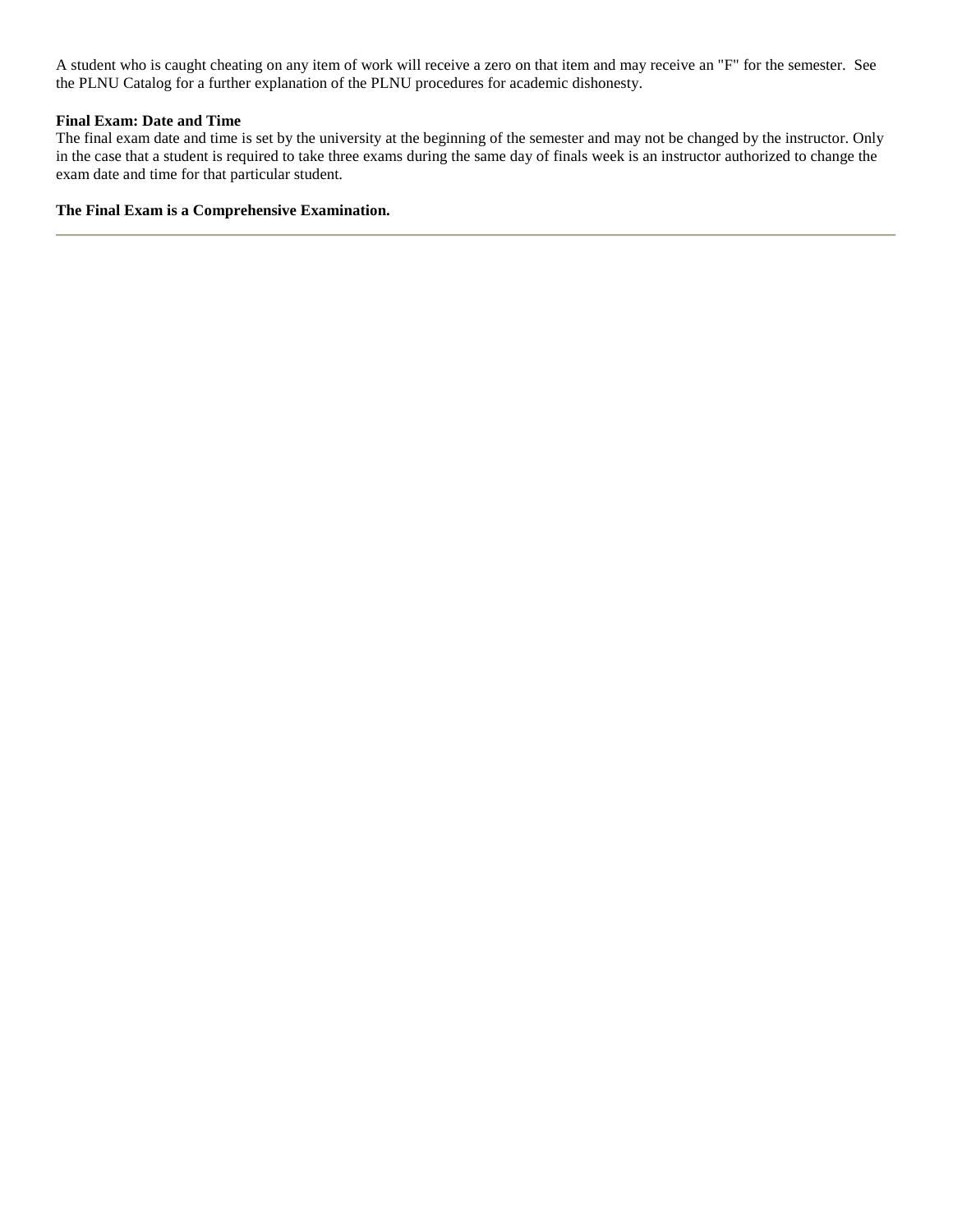|                 |                | <b>Fall 2013</b>                                                                            |              | <b>MTH203</b>                                                                    |                | Sec 1 MWF 1:30-2:35                                                                            |                |
|-----------------|----------------|---------------------------------------------------------------------------------------------|--------------|----------------------------------------------------------------------------------|----------------|------------------------------------------------------------------------------------------------|----------------|
| M <sub>S</sub>  |                | M                                                                                           | T            | W                                                                                | Т              | $\mathbf{F}$                                                                                   | S              |
| September       |                | <b>Labor Day</b>                                                                            | 3            | $\overline{4}$<br>Introduction<br>Chapter 1<br>Picturing Distributions as Graphs | 5              | 6<br>Chapter 2<br>Describing Distributions w. Numbers<br>Chapter 3<br>The Normal Distributions |                |
|                 | $\overline{8}$ | 9<br>Chapter 3<br>The Normal Distributions                                                  | 10           | 11<br><b>Gold Team</b><br>Lab <sub>1</sub>                                       | 12             | 13 Last Day to Add<br><b>Green Team</b><br>Lab <sub>2</sub>                                    | 14             |
|                 | 15             | 16<br>Chapter 4<br>Scatterplots and Correlation                                             | 17           | 18<br>Chapter 5<br>Regression Cautions About Correlation<br>and Regression       | 19             | $20\,$<br>Chapter 8<br>Producing Data: Sampling                                                | 21             |
|                 | 22             | 23<br>Chapter 9<br>Producing Data: Experiment                                               | 24           | $\overline{25}$<br><b>Gold Team</b><br>Lab $2$                                   | 26             | 27<br><b>Green Team</b><br>Lab <sub>3</sub>                                                    | 28             |
|                 | 29             | 30<br>Chapter 10 (Skip pages 266-277)<br><b>Introducing Probability</b><br><b>Spiritual</b> | $\mathbf{1}$ | $\overline{c}$<br>Chapter 11<br>Sampling Distributions<br><b>Renewal</b>         | 3              | $\overline{4}$<br>Chapter 11<br>Sampling Distributions<br>Week                                 | 5              |
| October         | 6              | $\overline{7}$<br>Chapter 14<br>Confidence Intervals: The Basics                            | 8            | 9<br><b>Gold Team</b><br>Lab $3$                                                 | 10             | 11<br><b>Green Team</b><br>Lab 4                                                               | 12             |
|                 | 13             | 14<br>Chapter 15<br>Tests of Significance<br>Review & Catch-up                              | 15           | $\overline{16}$<br>Exam 1                                                        | 17             | 18<br>Chapter 15<br>Tests of Significance: The Basics                                          | 19             |
|                 | 20             | 21<br><b>Gold Team</b><br>Lab 4                                                             | 22           | 23<br><b>Green Team</b><br>Lab 1                                                 | 24             | 25<br><b>Fall Break</b>                                                                        | 26             |
|                 | 27             | 28<br>Chapter 17<br>Inference about a Population Mean                                       | 29           | 30<br>Chapter 17<br>Inference about a Population Mean                            | 31             | $\vert$ 1<br>Chapter 18<br>Two Sample Problems                                                 | 2              |
|                 | 3              | $\overline{4}$<br>Chapter 18<br>Two Sample Problems                                         | 5            | $\overline{6}$<br><b>Gold Team</b><br>Lab <sub>5</sub>                           | $\overline{7}$ | 8 Last Day to Drop<br><b>Green Team</b><br>Lab 5                                               | 9              |
| November        | $10\,$         | 11<br>Chapter 24<br>One-Way Analysis of Variance:<br><b>Comparing Several Means</b>         | 12           | 13<br>Chapter 24<br>One-Way Analysis of Variance:<br>Comparing Several Means 1   | 14             | 15<br>Chapter 19<br>Inference about a Population Proportion                                    | 16             |
|                 | 17             | 18<br>Chapter 19<br>Inference about a Population<br>Proportion Review & Catch-up            | 19           | 20<br><b>Gold Team</b><br>Lab $6$                                                | 21             | 22<br><b>Green Team</b><br>Lab 6                                                               | 23<br>HC       |
|                 | 24             | 25<br>Exam 2                                                                                | 26           | 27<br><b>Thanksgiving Recess</b>                                                 | 28             | 29<br><b>Thanksgiving Recess</b>                                                               | 30             |
| <b>December</b> | $\mathbf{1}$   | $\overline{c}$<br>Chapter 20<br>Comparing Two Proportions                                   | 3            | $\overline{4}$<br><b>Gold Team</b><br><b>Lab Final</b>                           | 5              | 6<br><b>Green Team</b><br><b>Lab Final</b>                                                     | $\overline{7}$ |
|                 | $\overline{8}$ | 9<br>Chapter 20<br><b>Comparing Two Proportions</b>                                         | 10           | 11<br>Chapter 22<br>Two Categorical Variables<br>Chi-Square Test                 | 12             | 13<br>Chapter 22<br>Two Categorical Variables<br>Chi-Square Test                               | 14             |
|                 | 15             | 16                                                                                          | 17           | 18                                                                               | 19             | 20<br><b>Sec 1 Final Exam</b><br>$1:30-4:00$                                                   | 21             |